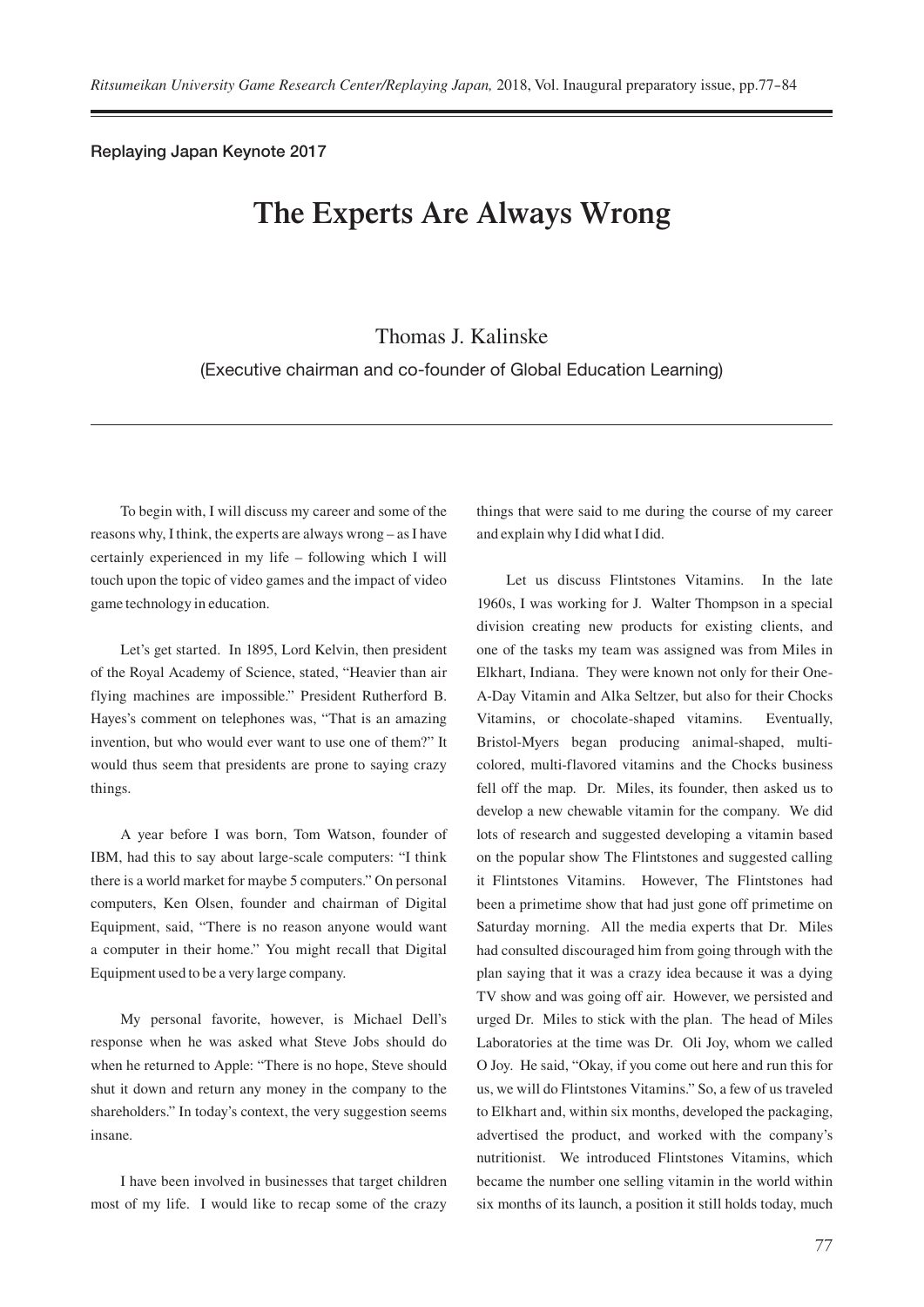to our delight.

There is a lesson learned from this experience. What this proved to us was that one should not heed the advice of media or marketing consultants because they are wrong. Saturday TV was a pretty powerful way to introduce the product and, later, when it became syndicated, the show aired five days a week, which was actually even better for the sales of that particular children's product than a weekly Saturday morning TV airing.

I was then hired by Mattel, where I began working on preschool toys. As I was working on See 'N Says, Jack-inthe-boxes, Putt-Putt Railroads, and Tuff Stuff toys, one day, the Founder of Mattel, Ruth Handler, came to my cubicle and said, "Tom, Barbie sales just declined last year from nearly a \$100 million to \$42 million. The retailers say it's over for Barbie. My sales force says it's over for Barbie. The Wall Street analysts say it's over for Barbie. What do you think about that?" I replied, "Ruth, that's the stupidest thing I have ever heard. Barbie will be around long after you and I are gone." She then said, "That's what I want to hear. You are now my Marketing Director and Product Director on Barbie." That's how I landed that job.

I said to Ruth, "Well, you know, you invented Barbie, what is it about Barbie you think makes it so special?" She said, "With Barbie, a girl can be whatever she wants to be." I took that phrase to heart and used it on every package, PR release, and commercial over the next several years while I was in charge of the Barbie business and even later as I ascended the ranks in the organization.

However, strategically, I also did a few things differently. Until 1973, only one new doll, new accessory, and line of costumes were being launched each year. I introduced several lines in many different ways. I launched my first Barbie, which could be easily dressed by young girls because its clothing was made only of Velcro snaps. I also introduced a low-priced Barbie, Malibu Barbie. Since it was priced affordably at \$3 and 95 cents, most little girls would want to own one. Then, of course, they would be compelled to buy costumes, friends, and thousands of other accessories for it.

I eventually also dealt with many of the famous fashion designers. I got to know Oscar de la Renta very well. He designed glamorous outfits for Barbie. These, however, were not inexpensive dolls; rather, they were priced toward the opposite end of the spectrum. People used to say that you can never sell a doll for over \$6 dollars, but these dolls cost \$49. Today, there are dolls that cost several hundred dollars. We also worked with Bob Mackie, Billy Boy, and Chanel, and several different French fashion houses designed outfits for Barbie. These designer Barbies targeted mainly collectors; they certainly were not meant for young children.

We then worked on the theme of "Be whatever you want to be." We brought out an Astronaut Barbie in 1976 and a President Barbie in 1992. Last year they introduced an Entrepreneur Barbie and brought back President Barbie. So, our message was, like Barbie, little girls can aspire to be whatever they want to be. We once introduced a Lawyer Barbie, which turned out to be a bad idea because it was the only profession that never seemed to sell.

We also introduced expensive, \$100 dollhouses that had to be filled with furniture. This was a hardware/software model much like the video game industry.

Another idea that I implemented, as crazy as it now seems, was to change the entire packaging to pink. Prior to this change, clothes used to be in brown packages, with Barbie in a red package and her friends in green packages. I changed all of it to pink. By so doing, the average retailer has 48 feet of pink packages in stores, which made them stand out.

The business did flourish, obviously, and we grew the brand by market segmentation, age group, price, and occupation. We basically owned our own retail space and also had the broad appealing motto of "Be whatever you want to be." Additionally, we reflected current adult trends with regard to occupations by introducing Doctor Barbie, Astronaut Barbie, President Barbie, etc. and also had a hardware/software model.

The sales data from when I entered the company to when I left it showed a tremendous increase. We grew the business to approximately \$500 million. I then handed it over to a man I hired and to Jill Barad, who further increased it from \$500 million to \$2 billion. However, I always tell her that my percentage increases were greater than hers.

The sales actually have reduced recently, although it still remains a billion dollar brand today. So, when you read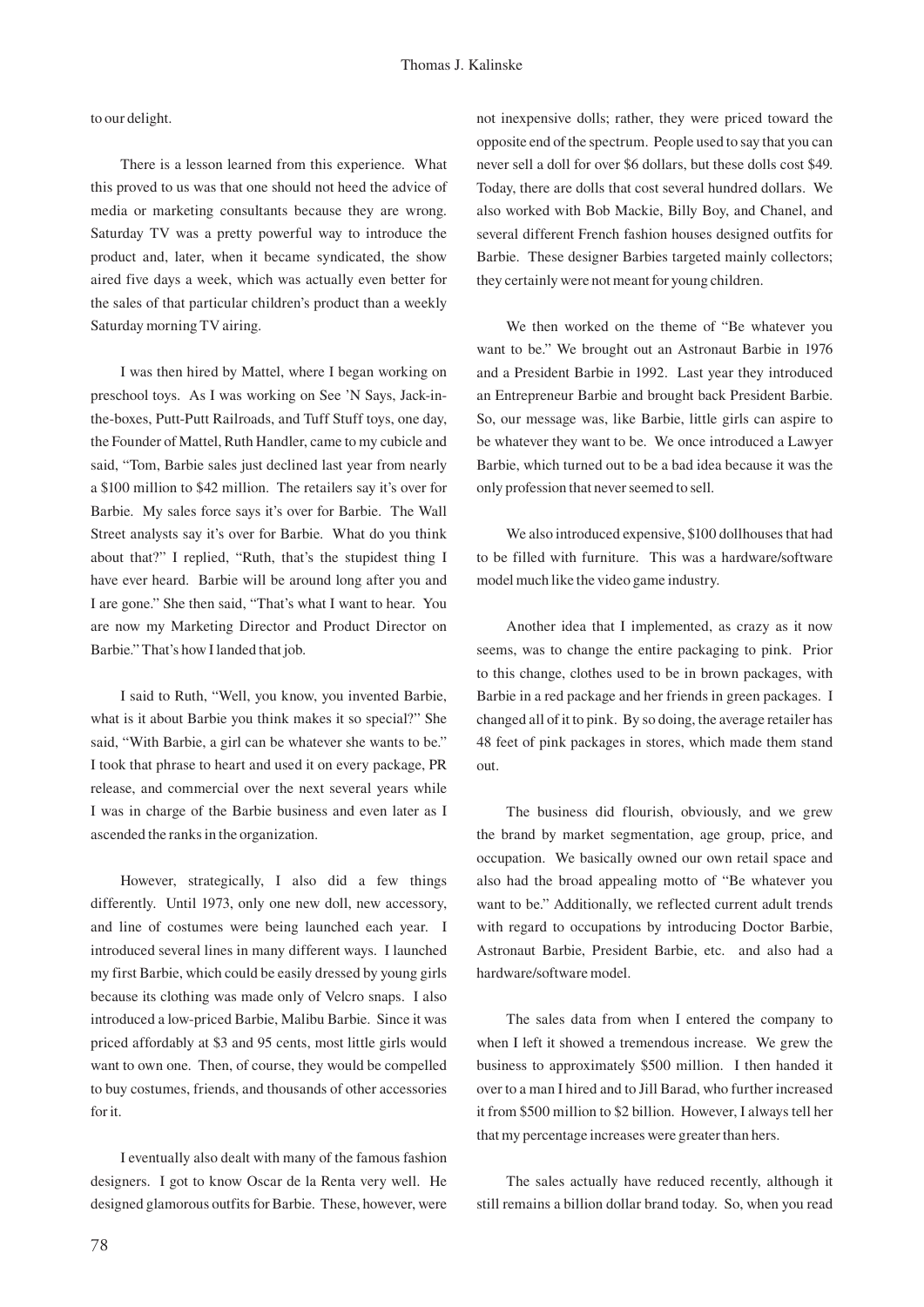the press releases of the financial reviews of Mattel, it seems like Barbie is in trouble, with sales down to a billion dollars. However, it still remains a very important brand, with over 75 million dolls sold each year at a rate of 1.5 units per second. Moreover, the average girl owns 10 Barbies today.

I eventually got promoted to president of the Mattel Toy Company. During my career at Mattel, it was a conglomerate. We owned Ringling Bros. and Barnum & Bailey Circus, Western Publishing, a tubular steel company (MetaFrame), a pet supply company (HAbitrail), an electric organ manufacturing company, and several other companies. In addition, we were also in television.

In the late 1970s, the chairman brought it to my notice that we did not have a male action line. So, we conducted research and created visuals and models of several different types of characters. We certainly researched the Marvel Heroes and the DC Comics heroes and every occupation one could think of. In the end, we settled on this unusuallooking, strong character He-Man, and we introduced He-Man and his set of friends who fought against Skeletor in Castle Grayskull, a place where their adventures took place. This became a \$75 million business. The chairman of the company then said to me, "Well, it's nice you have a \$75 million business, but you can't be important like Star Wars because you don't have a television show and you can't get one." I replied, "You wanted that?"

In response to this, we inked a deal with Filmation, an animation studio in Group W, Westinghouse, investing \$3.5 million. We produced 65 half-hour television shows. In a unique move, we gave the show away to the local station in Rochester and told them to hold screenings at schools for free. However, in return, we requested three 30-second commercial slots that we could either use for promotion – although we could not promote He-Man according to the Federal Communications Commission (FCC) rules, we could promote other products – or sell to other companies like McDonalds, Kellogg's, General Foods, or even a shoe company. The show was so popular and its ratings so high that we ended up making a profit off the television show, which we never expected to do. It basically became a billion dollar business. We made approximately \$750 million on sales of our products, and we had a lot of other revenue coming in from licensing clothing, books, comics, and various other merchandise. We got back all the money we invested and more, and the show certainly helped in this.

There are several lessons to be learned from this experience. Research can really produce great products and brands. Persistence, or simply sticking to a plan, can overcome a lot of negativity. Our attempt was the first time a toy company had produced a successful TV show. Besides, 30 minutes of television five days a week certainly does help build the business. Ours became the brand development model copied by all of our competitors. Hasbro has taken it to a fine art now. They own a studio called The Hub, and they basically produce a television show around each of their major toy lines. They are now providing content for many television stations and have also branched out into the movie business – the Transformer movies are of course a really big deal.

This now brings me to Sega. I was lying on a beach in Hawaii when the CEO of Sega tracked me down and urged me to go to Japan with him. Although it may seem like stalking, since the CEO, Hayao Nakayama was an acquaintance of mine, it really was not. This whole story is captured in the book "Console Wars" about the battle of Sega versus Nintendo, which began in 1989 and carried on until about 1996. A documentary has been made and will be released once a feature film script is approved and ready. However, that is altogether a different story; one can refer to the book "Console Wars" for more information on the battle between Sega and Nintendo.

I did end up going back to Japan with Mr. Nakayama. There, I looked at the 16-bit technology and was overwhelmed. I had never in my life seen anything that looked as good and I immediately fell in love with it. The CEO also showed me a colored, handheld gaming machine that later became known as Game Gear, and I remember thinking that colors were a lot better than black and white or green and white, which Nintendo had been using. So, I decided to take on this project even though everyone discouraged me saying, "Don't do it. Nintendo has 92+ percent share in the market. Don't try to compete with them, it's impossible. They have Mario, we have Shinobi that nobody has ever heard of and they are unbeatable." Regardless, I studied the marketplace and, after a few months, returned to Japan, where I laid out my plan of action to the board of directors of Sega. I told them that this was what we were going to do: We were going to lower the hardware price from \$200 to \$149 and develop more software in the United States to attract the attention of US gamers. We were also going to introduce more sports and US-license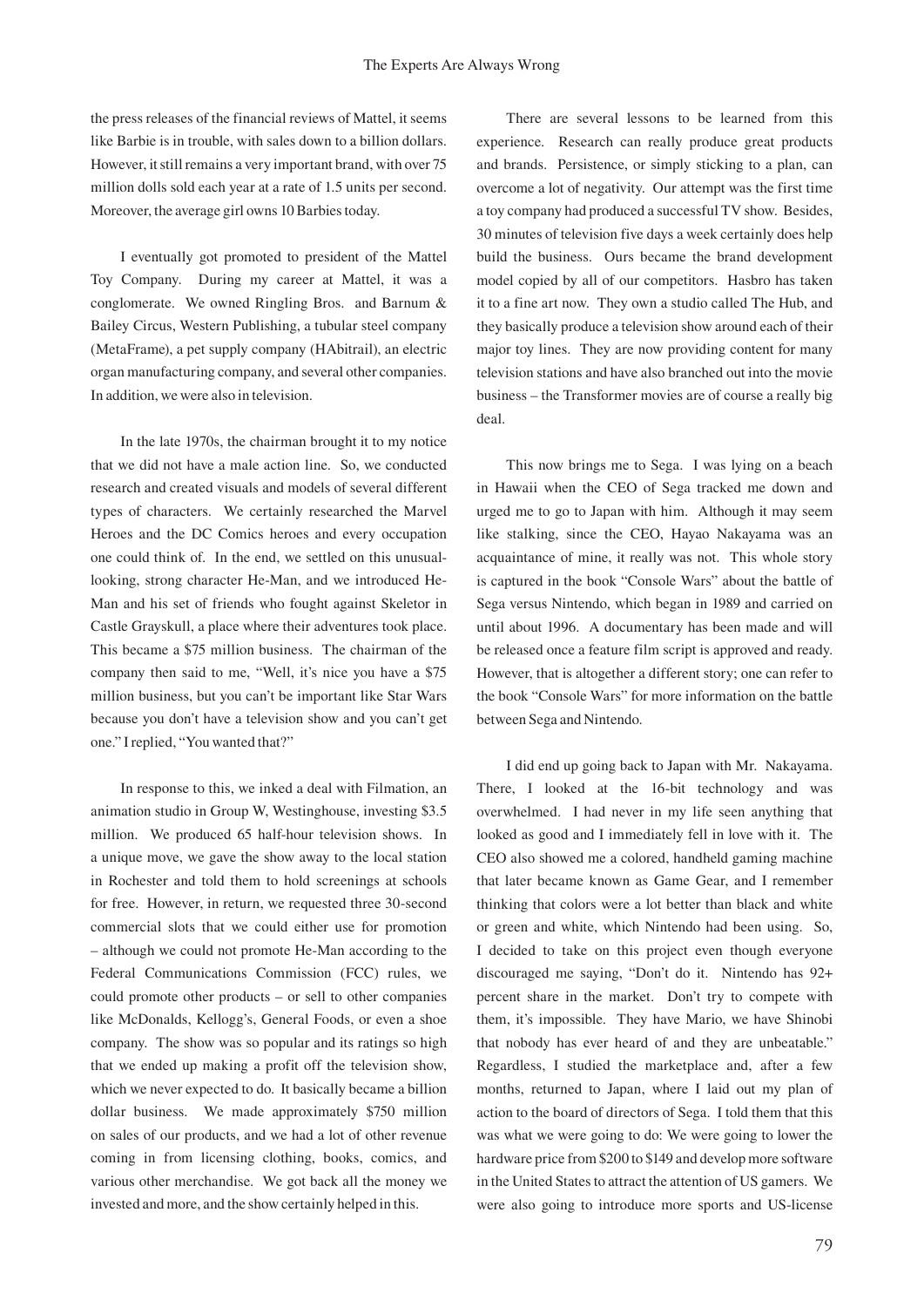based titles and combine the best title we had with the best hardware to create a character – Sonic the Hedgehog – which was in development at the time and, in my opinion, a very controversial character with which to work. We were not going to advertise to children; instead, we were going to target teens and college-age students. We were going to raise the age level of the gamers that we were targeting, thereby leaving the younger kids with Nintendo, with whom we would not try to compete. Instead, we would employ an old-fashioned tactic. We would take on Nintendo through advertisements and poke fun at them by portraying them as a toy for little children. The boardroom erupted. Basically, the board disagreed with everything I said, and my colleague, Shinobu Toyoda, tried to translate their responses as fast as he could. He told me that they thought I was insane and that by lowering the price, they would not be making any money on the hardware and by including Sonic, their best title in the hardware, they would also lose the profit that they could make by selling a separate software title. I was once again reminded that one could not possibly compete with Mario and make fun of Nintendo and that the very thought of doing so was crazy. Everybody was talking very fast and I could not understand any of them. Then, Hayao Nakayama got up, kicked over a chair, walked to the door with a reddened face, turned around and said, "We don't agree with anything you said, but when I hired you, I told you, you can make the decisions for the US, so go ahead and do it." So that is what we did.

Later on, the team that developed Sonic the Hedgehog moved to the US where Sonic 2 was developed in conjunction with our US software developers. We also did something unusual with Sonic 2: we released it on "Sonic 2sday," before which we had airfreighted shipments to every store in the United States and Europe at the same time so that on Sonic 2sday every retailer had the product in stock for those who were anxiously awaiting its release. That set the tone for future launches, as it is common knowledge now that Tuesday is the day when video games are launched.

The other brace thing we did was taking on Nintendo in advertising.

The Sega Genesis had Blast Processing; Super Nintendo did not. What does Blast Processing do? What do you do if you don't have Blast Processing? The answer to these questions was Sega.

Sega does what Nintendo does not. In welcoming users to the next level, the Sega scream became quite famous. I sort of knew that we had hit a home run with that when I was picking up my daughters from their school and all the kids looked at me and yelled "Sega!" I thought that was quite funny.

Allow me to share a quick story. Nintendo was so powerful that third-party publishers were afraid to publish on the Sega Genesis system because they were afraid they would be punished by Nintendo or would not get the cartridges that they needed. Retailers did not express this fear clearly because they too were afraid that they would not receive Nintendo hardware or software. Nintendo was so powerful that we could not get into Wal-Mart, which is the biggest retailer in the world, although Amazon may be catching up now. Anyway, this failure to get into Wal-Mart really hurt my feelings because since my Mattel days, I was well acquainted with all of the senior management at Wal-Mart. I used to fly around with Sam Walton, its founder, in his plane and drive into the parking lots of Wal-Mart stores around the Midwest and South. Therefore, being denied entry into Wal-Mart was extremely upsetting. I had to compensate by whatever means possible.

If you have ever been to Bentonville, Arkansas, you might have noticed Wal-Mart's headquarters off Highway 41, right around the corner from which there was a strip mall. There happened to be an empty store at the mall, so I rented that store and put up a big sign that read, "Come play Sega Genesis for free." In addition, I bought every billboard going in and out of Bentonville, Arkansas, and every radio and television spot that I could afford. At the University of Arkansas, which is also further down the road, I bought the seat cushions for the stadium and had big Sega logos printed on one side, while the other side had different letters so that when the students held up the cushions, it would spell different things but when they turned them around, they saw the Sega logo displayed around the whole stadium.

I would call the Wal-Mart vice president of merchandizing in charge of video games once a week and say, "Hey Rich, last week at Target, we outsold Nintendo by 20%, I thought you might want to know that. And Toys"R"Us, we outsold them by 25%." After about six weeks of such calls, he called me back and said, "Stop it. Just stop. The board of Wal-Mart is driving me crazy. 'Why don't we carry Sega Genesis?' So, we will now carry Sega Genesis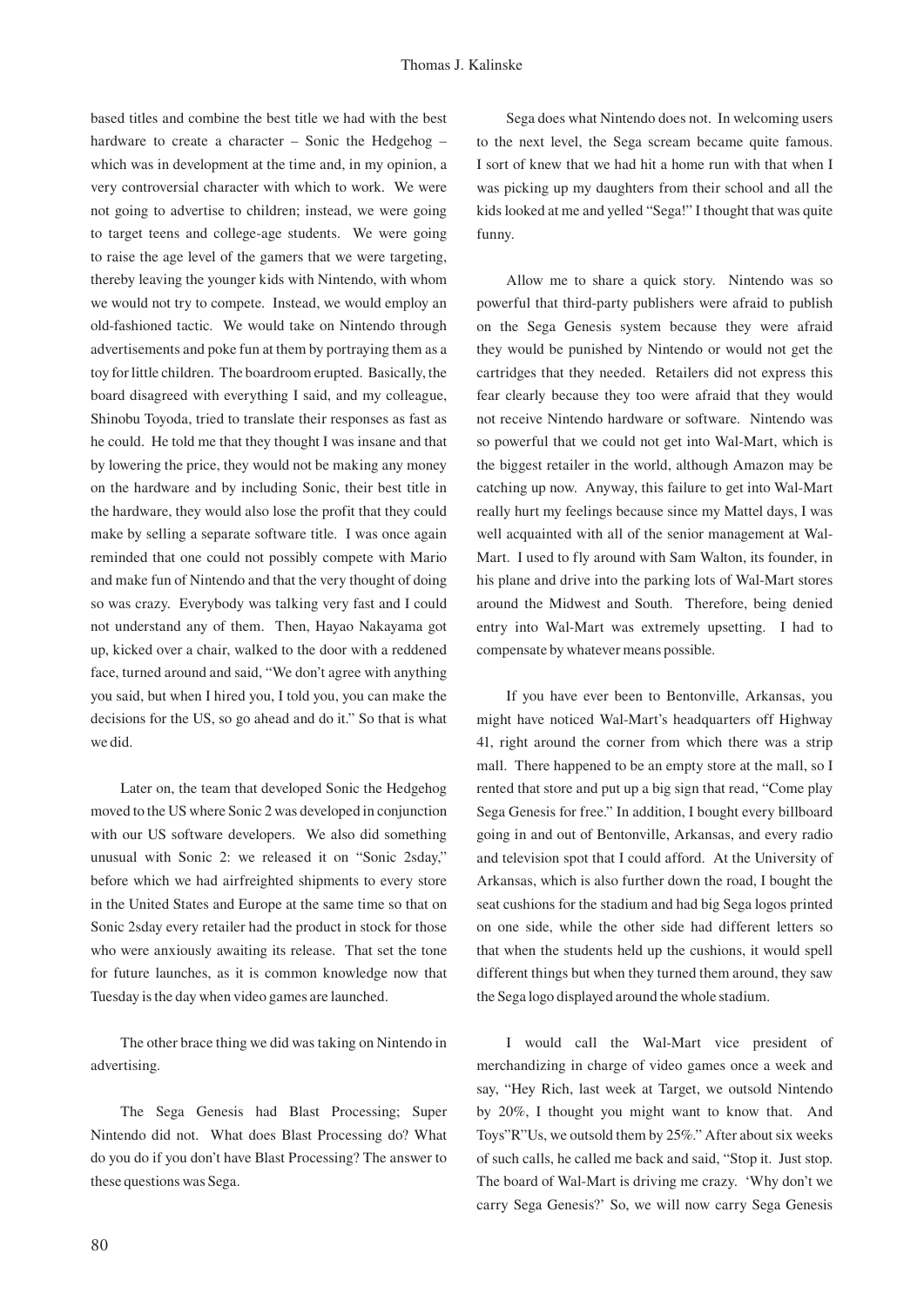– I will give you four-feet of space." That quickly turned into a lot more than four feet, following which the business expanded very rapidly.

We were the first video game company to include women in senior management positions, a move that I believe has helped us tremendously.

The Electronic Entertainment Expo (E3) originated from what we were doing in Sega. We used to attend the Consumer Electronics Show (CES) and, this may not be remembered by many, but the CES used to relegate the video game industry to the very back. One had to walk past all the new televisions, computers, stereo systems and, for some reason, even pornography sites, before getting to the video games, which I thought was a horrible injustice. One year in Las Vegas at CES (1992), they had us – Nintendo and Sega – outside the main event hall in a tent. It was raining and, as raindrops seeped through the tent and fell on my 16-bit Genesis machine, I said, "That's it. We are never coming back to CES again. We are going to start our own show." Thus, we started our own show with third parties including Electronic Arts, Tengen, and Activision. Nintendo originally did not participate. We had Sony, which in those days was only developing software. That turned into what became the E3 Show, which is the main platform to showcase the video game industry today, and soon Nintendo too joined the show.

We made some other tweaks because we were targeting an older audience; as previously stated, our target was mainly college-age youth. We used red blood depictions in Mortal Kombat as opposed to the green goo that oozed out of the injured fighters in the Nintendo version of the same game. This was a very controversial move, and Nintendo decided to have Senator Gorton from Washington start investigating the video game industry. This was something I had already begun doing myself – I knew that we were going to be branching out into R-rated or mature products for which we would need a rating system. So, I went to the movie industry. Jack Valenti ran the movie industry rating system back then and I asked him whether we could use the same rating system for video games. He replied, "No, you are too unimportant of an industry, we don't want you to use our rating system."

I then hired some professors including one named Dr. Arthur Pober in New York; these professors of sociology, education, and philosophy developed a rating system that initially became the Sega rating system. However, it was only after the Senate subcommittee hearings on video games – where the industry was attacked and we defended it by trying to explain that we were similar to the movie industry in that we were no longer just a business for little children and were an adult business and therefore needed a rating system – that the system we developed became the Interactive Digital Software Association (IDSA), which was adopted by the industry association that we started. We started it initially with Nintendo and Electronic Arts. Today, IDSA is known as the Entertainment Software Association (ESA). All of this originated from a single idea of making video games more than just a children's product by making it attractive to all age groups.

There were lots of other things that we did that nobody else had done before. Incidentally, like we did at Mattel, we also developed Sonic the Hedgehog as a television series, both as a network and syndicated show. It enjoyed great success as a television series for several years.

All in all, there were several firsts for the video game industry that came out of what we did at Sega.

While I was at Sega, our sales increased exponentially from \$72 million to \$1.5 billion by 1993 in the United States. We surpassed the \$10 billion market share in 1994. There were several lessons to be learned from what we accomplished. As mentioned earlier, we changed the target market from children to teenagers in college. While I was in the industry with Sega, the average age of video game players was 21 years. As of today, Sony's data reveal that the average age of players is the mid-30s. Now, obviously, this includes those people who grew up playing video games and continue to do so, but it also shows that an awful lot of adults are playing video games.

Back in 1994, Jack Valenti said, "You are an unimportant industry compared to the movie industry." Today, the video game industry, as is well known, is considerably larger than the movie industry. This is largely due to all the ventures that we began back in the 1990s.

What are the other lessons that can be learned? For one, price the hardware low – which may seem obvious today, but back then we tried to price it as low as possible – and software higher to make profits on software. It is also important to be aggressive and go after the competition. Try to become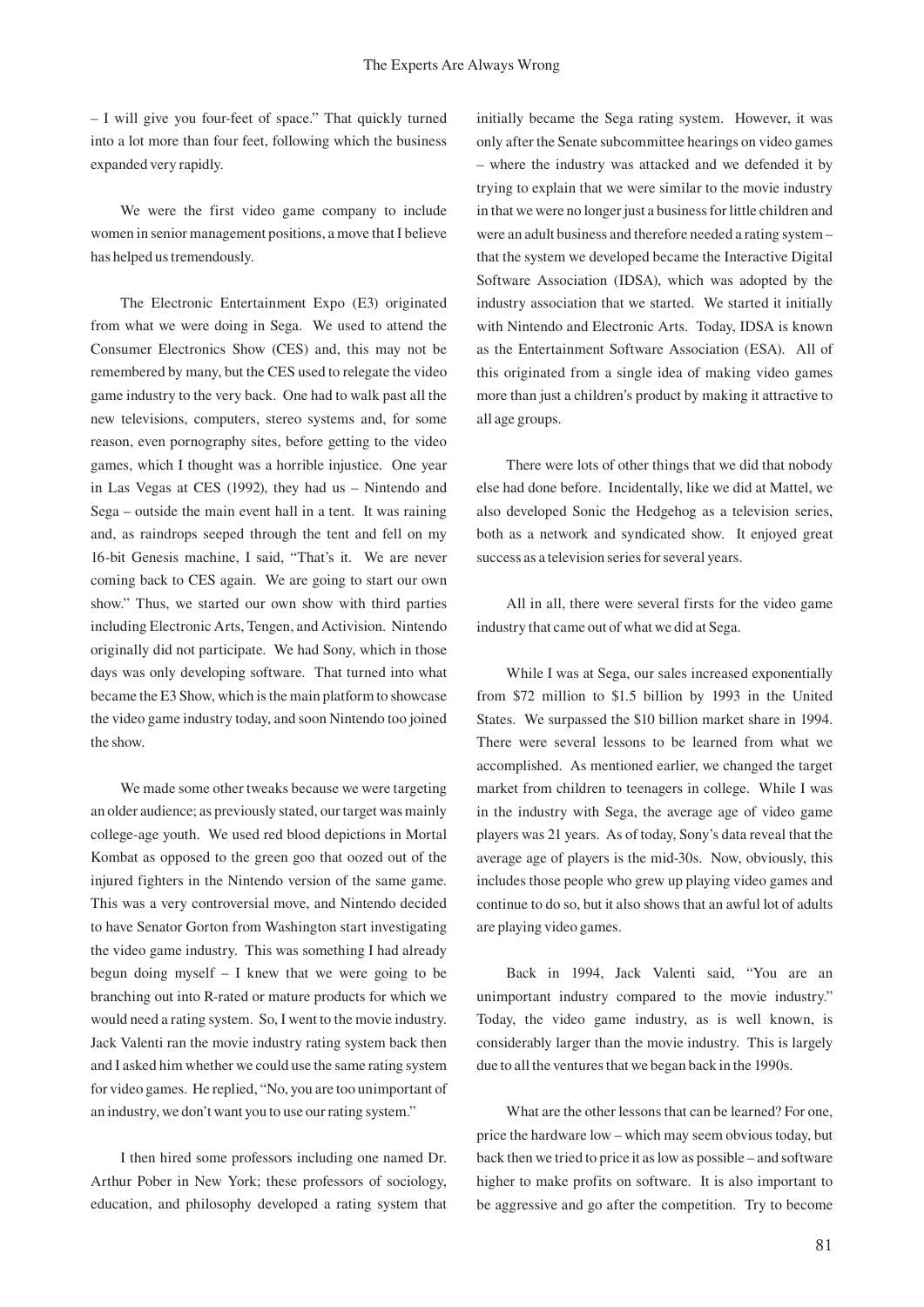the cool brand. We were certainly the cool brand back then, with Sonic becoming a mega-franchise by itself. In addition, owning your own retail space certainly helps. Be creative. Since we did not have the kind of money that Nintendo had, we had to engage in guerrilla marketing by giving away the hardware to college students for free and sponsoring rock concerts just to enhance the image that we had at the time.

There are several differences between how Sega USA and Sega Japan work as one company. Some of these differences are perhaps quite obvious. In Sega USA, we make very quick decisions. I delegate a lot of work. We used to celebrate making mistakes for good reasons, which may sound crazy, but it is one way to induce creativity and energize employees. We instituted the rubber chicken award, giving those who won this award a check and a rubber chicken to hang on their cubicles. This award was given when making a mistake initially seemed like a great idea or, in other words, when we all fell in love with an idea that did not work out. People who pitched such ideas received a \$100 check and a rubber chicken.

With regard to the roles of individuals in the US, we focused on end results. We didn't care about process. In Japan, the employees were very cautious, followed several processes, had several meetings, and placed a lot of emphasis on forming a group consensus. Of course, in the case of Sega Japan, since it was very hierarchal, Nakayama-san made the final decisions.

With regard to risk taking, we in Sega USA were willing to take risks even if the probability of success was not 100%. In Japan, it was the reverse: they would not take action unless they were 100% sure that they were going to succeed.

In Sega USA, we spent little time in meetings and had very few. We made decisions quickly by involving just the people who needed to be involved. On the other hand, my friends in Japan had several meetings in which everybody was involved. This took a long time as they had to be certain that they were going to succeed.

We at Sega USA also had a very relaxed work style. We had flexible hours, dressed in strange ways, and were even allowed to work from home, none of which was followed in Japan.

Our communication was very direct. We spoke our

minds and got to the point. However, in Japan there is a lot of nonverbal communication that occurs.

Our personal lives, families, and personal time were priorities in those days, whereas work is the priority in Japan as is well known the world over.

These differences affected what happened with Sega USA. Over time, I noticed that Sega's share market in Japan never increased beyond 12% or 13 %, whereas in the US we were at 55%. Nakayama-san used to walk into the decision meetings in Japan every Monday morning and berated the employees for not having a greater share of the market. After a while, the constant verbal aggression wore them down and – without my realizing it – they (middle management in Japan) became less supportive of what we were doing in the US, which impacted the success of what we were going to accomplish. This was really troubling to me after having been involved in building a successful business. So, I was quite happy when in 1996, a man named Larry Ellison, who founded Oracle, and another man named Michael Milken, who is renowned for his financial acuity, asked me to join or, rather, form Knowledge Universe. They initially called it Education Technology. I was happy about this opportunity because their mission was to use technology, and in particular video game technology, to improve education. Both of them invested \$250 million each. So, there I was, the CEO of a startup company with \$500 million. Over the next 9 years, we started 18 companies and bought another 18 companies that were essentially all about improving education, regardless of whether they focused on educating little children or training teachers on how to use computers or enhancing the skills of IT professionals – all of this was in our purview and we supported all these companies.

We began in 1996. I was the CEO when we bought LeapFrog, which I will discuss in greater depth shortly. I served as the president of Knowledge Universe for the next nine years, and by 2005, these companies had revenues amounting to over \$2 billion. At this time, we decided to return the value of the assets to the investors – Milken and Ellison.

Let me now share my experience with LeapFrog. Before that, it must be noted that when Milken, Ellison, and I started Knowledge Universe, all the Wall Street analysts thought we were crazy. Everybody knows you cannot make a profit off education and that education does not sell, they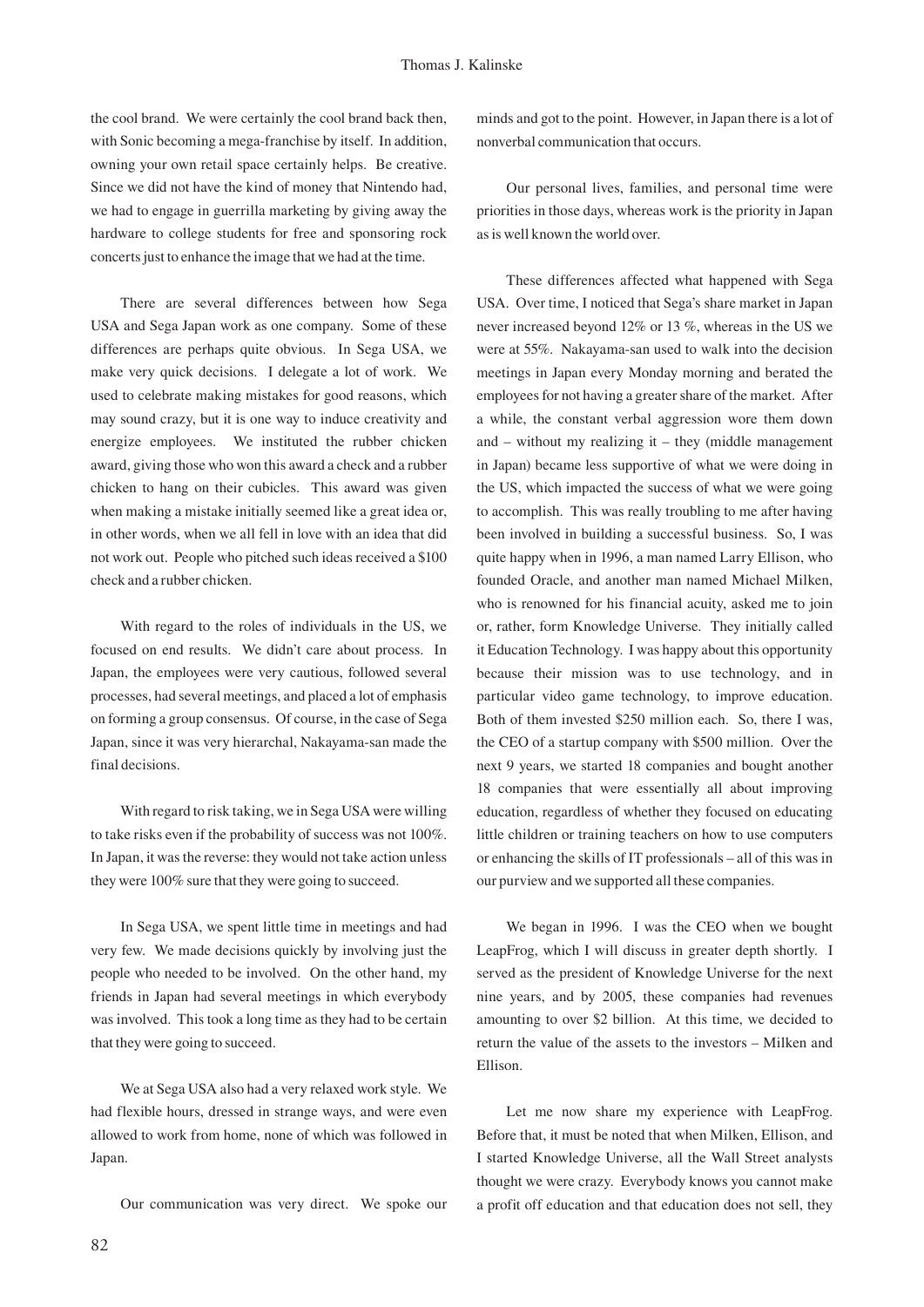said. Particularly in the case of LeapFrog, they said, "Moms say they want education in the products, but they really don't because it costs too much; they would rather just buy a fun play thing than educational product." I did not believe that.

So, LeapFrog was created. "Pure learning fun" was our motto and driving force. It was initially created to help children learn to read. It was designed to impart a fun learning experience, and we developed technologies based on the video game industry so as to personalize the content that every child receives. We had our own proprietary scope and sequence developed largely with the help of professors from Stanford. In fact, the first three or four products that we introduced were designed by professors of the Stanford Graduate School of Education.

Over the years, we have helped millions of children learn different skills, mostly reading skills and some math skills, and over 60 million platforms have been sold along with several types of different software. We developed videos and TV shows once again, which were very successful.

So, the lessons with regard to this product and experience are, don't believe the experts. Be bold. Pursue the right kind of education. These products were really great for helping kids learn to read. We had adaptive content, something that had never before been included; we once again had a hardware/software model, our own retail space, and a strategy that could not be easily copied by others.

This now brings me to the next phase of my life. I am currently on the board of about six education companies, including one that I founded called Global Education Learning, and most of my time is spent trying to develop and use technology to improve education. About a year ago, a friend of mine asked me to join him in Gazillion, which had been around for several years as a PC gaming company with limited success. Again, most people thought that it was over for Gazillion, but I didn't think so, and I agreed to join my friend. He is the CEO and I serve as the chairman of the company. We have the Marvel Heroes license, and we recently launched a great game on PS4 and Xbox in July. Currently, our games can be played for free, but we believe that over the next few years we can grow it substantially. Marvel is a great license. Its intellectual property (IP) is number one in the world right now. It is a subsidiary of the Walt Disney Company and is extremely profitable.

There are an astounding number of Marvel products in the marketplace.

One might wonder how we can make money if our games are free to play. Since gamers have to buy extra costumes for their characters, extra powers, extra accessories, and those kinds of things, a serious gamer of Marvel Heroes Omega will eventually end up spending \$50- 60, the same amount he would have spent had he bought a shining silver gaming disc to insert into his machine.

Right now, we have seven million registered users. The score of our game on Metacritic went up to 83 recently. We have 61 playable characters, and we were named the best massively multiplayer online (MMO) game.

One aspect that is different about games today from when I was developing games at Sega is that they are never completed. One is constantly refreshing and adding to the game. There are new levels, characters, and powers that are constantly being added, and it really is a whole different world from the one with which I used to be familiar.

I am having a lot of fun in this industry right now. I won't go into detail about all of this, but allow me to share a few useful tips with you.

Don't believe the experts. Solve real problems. Hire and surround yourself with a great team. I have been so fortunate, and although I have used the word "I" way too much, in reality, I could never have done all of these things by myself; it was always the team that I had around me, and I have been so fortunate to have worked with some of the best people. I am still very close with most of my old executives from Mattel and Sega and certainly LeapFrog and Knowledge Universe.

Some other tips would be to get rid of naysayers fast. Have a strategy others can't copy. Be bold and, most importantly, tell an interesting story. I still believe that the story is the most important part of a video game and, for that matter, I think it has been the most important part of a majority of the products with which I have been associated.

As to what I am currently doing, as I have already mentioned, I am the chairman of two companies. I am on the board of Cambium Learning Group, a public education company, and we are trying to teach reading, science, and